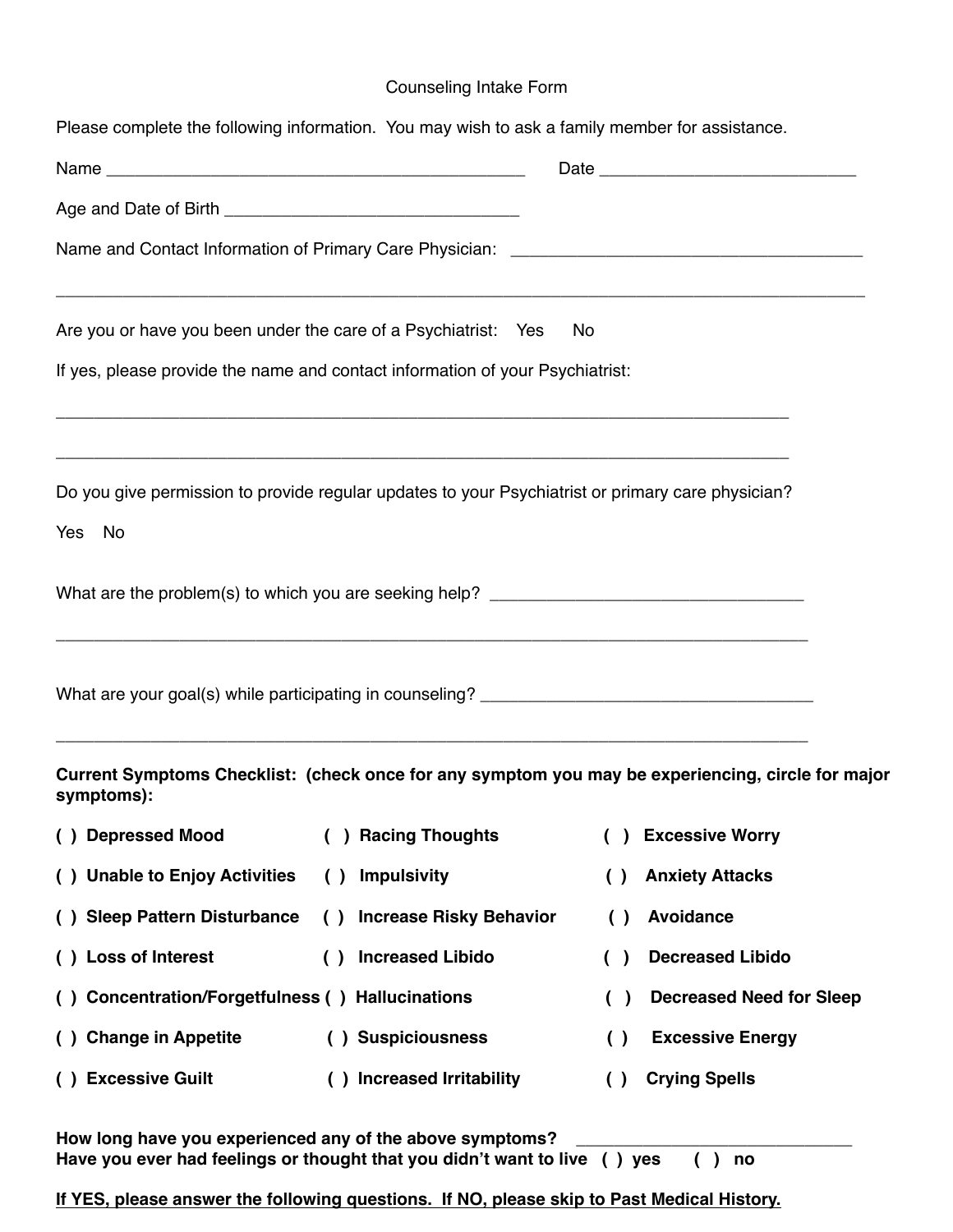| <b>Medication Name</b>                  | <b>Daily Dosage</b>                                                              | <b>Estimated Start Date</b>                                                                            |  |  |
|-----------------------------------------|----------------------------------------------------------------------------------|--------------------------------------------------------------------------------------------------------|--|--|
|                                         | List ALL current prescription medication and how often you take them.            |                                                                                                        |  |  |
|                                         |                                                                                  |                                                                                                        |  |  |
| Past Hospitalizations, reason and date: |                                                                                  |                                                                                                        |  |  |
|                                         |                                                                                  |                                                                                                        |  |  |
|                                         | <b>PAST MEDICAL HISTORY</b>                                                      |                                                                                                        |  |  |
|                                         |                                                                                  |                                                                                                        |  |  |
|                                         |                                                                                  | Do you have a list of people you can call when you are feeling this way?___________________________    |  |  |
|                                         |                                                                                  |                                                                                                        |  |  |
|                                         |                                                                                  | Is there anyone or anything that would prevent you from acting on these thoughts?__________________    |  |  |
|                                         |                                                                                  |                                                                                                        |  |  |
|                                         |                                                                                  |                                                                                                        |  |  |
|                                         |                                                                                  |                                                                                                        |  |  |
|                                         |                                                                                  | On a scale of 1 to 10, (10 being the strongest), how strong is your desire to kill yourself currently? |  |  |
|                                         |                                                                                  | Has anything happened recently to make you feel this way? ______________________                       |  |  |
|                                         | When was the last time you had thoughts of dying? ______________________________ |                                                                                                        |  |  |
|                                         |                                                                                  |                                                                                                        |  |  |
|                                         | Do you currently feel that you don't want to live () yes () no                   |                                                                                                        |  |  |
|                                         |                                                                                  |                                                                                                        |  |  |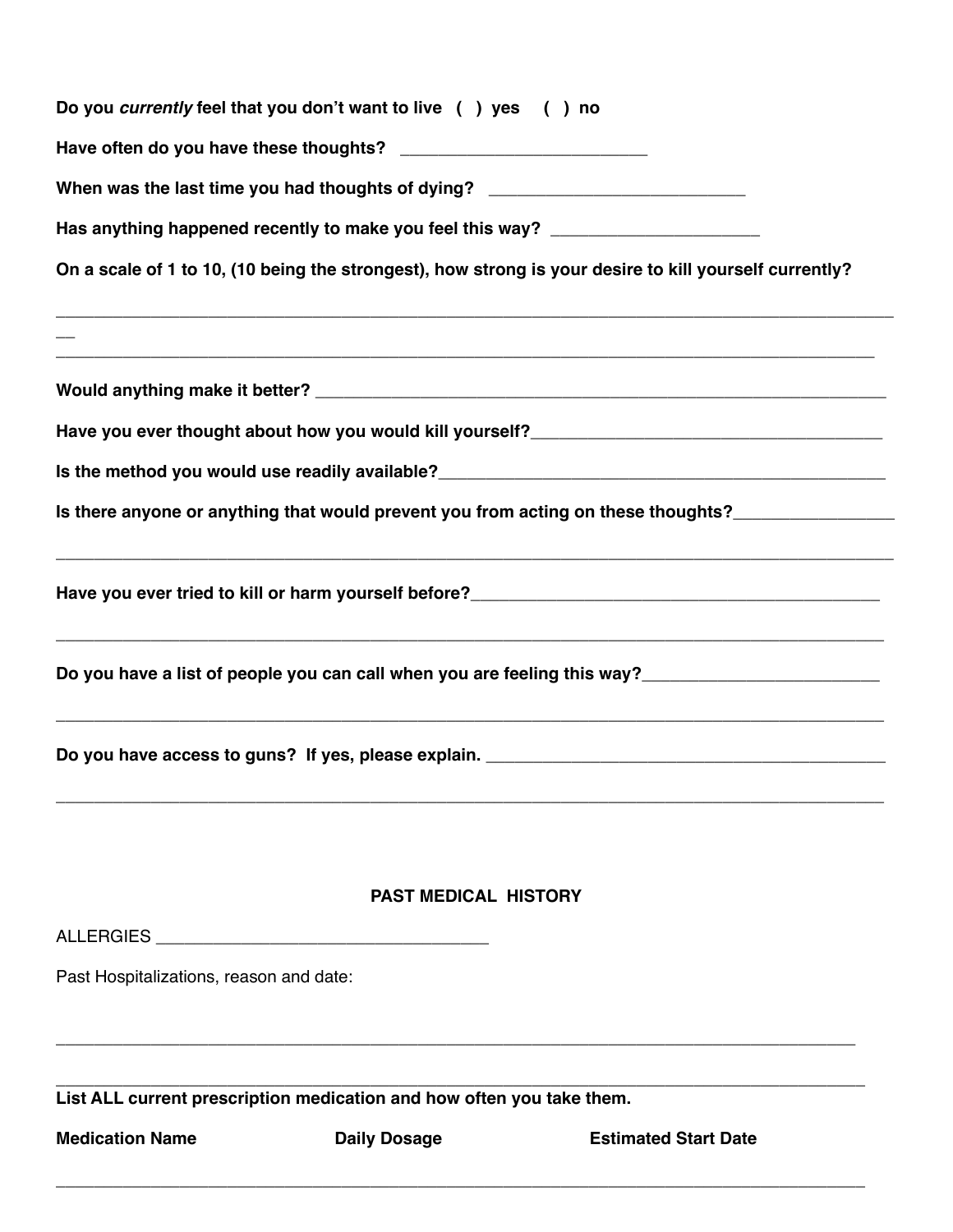| Current over-the-counter medications or supplements: ___________________________                                                                                                                                              |                                                                  |                                                                                                        |  |  |  |
|-------------------------------------------------------------------------------------------------------------------------------------------------------------------------------------------------------------------------------|------------------------------------------------------------------|--------------------------------------------------------------------------------------------------------|--|--|--|
|                                                                                                                                                                                                                               |                                                                  |                                                                                                        |  |  |  |
| Past Medical Problems: Manual According to the Manual According of the Manual According to the Manual According to the Manual According to the Manual According to the Manual According to the Manual According to the Manual |                                                                  |                                                                                                        |  |  |  |
|                                                                                                                                                                                                                               |                                                                  | Do you have any concerns about your physical health that you would like to discuss? yes no             |  |  |  |
| <b>Past Psychiatric History:</b>                                                                                                                                                                                              |                                                                  |                                                                                                        |  |  |  |
| treatment.                                                                                                                                                                                                                    |                                                                  | Outpatient Treatment: () Yes () No If yes, please describe when, by whom and nature of                 |  |  |  |
| Reason                                                                                                                                                                                                                        | <b>Dates Treated</b>                                             | <b>By Whom</b>                                                                                         |  |  |  |
| <b>Substance Use:</b>                                                                                                                                                                                                         | Have you ever been treated for alcohol or drug use? () yes () no |                                                                                                        |  |  |  |
|                                                                                                                                                                                                                               |                                                                  |                                                                                                        |  |  |  |
|                                                                                                                                                                                                                               |                                                                  |                                                                                                        |  |  |  |
|                                                                                                                                                                                                                               |                                                                  | How many days per week do you drink alcohol? ___________________________________                       |  |  |  |
|                                                                                                                                                                                                                               |                                                                  | What is the most number of drinks you will drink in a day? ______________________                      |  |  |  |
|                                                                                                                                                                                                                               |                                                                  | Have you ever felt that you should cut down on your drinking or drug use? _________________________    |  |  |  |
| of a hangover? () yes () no                                                                                                                                                                                                   |                                                                  | Have you ever had a drink or used drugs first thing in the morning to steady your nerves or to get rid |  |  |  |
|                                                                                                                                                                                                                               |                                                                  | Do you think you may have a problem with alcohol or drug use? () yes () no                             |  |  |  |
|                                                                                                                                                                                                                               | Have you abused prescription medication? () yes () no            |                                                                                                        |  |  |  |
|                                                                                                                                                                                                                               |                                                                  |                                                                                                        |  |  |  |
|                                                                                                                                                                                                                               |                                                                  |                                                                                                        |  |  |  |

**\_\_\_\_\_\_\_\_\_\_\_\_\_\_\_\_\_\_\_\_\_\_\_\_\_\_\_\_\_\_\_\_\_\_\_\_\_\_\_\_\_\_\_\_\_\_\_\_\_\_\_\_\_\_\_\_\_\_\_\_\_\_\_\_\_\_\_\_\_\_\_\_\_\_\_\_\_\_\_\_\_**

**\_\_\_\_\_\_\_\_\_\_\_\_\_\_\_\_\_\_\_\_\_\_\_\_\_\_\_\_\_\_\_\_\_\_\_\_\_\_\_\_\_\_\_\_\_\_\_\_\_\_\_\_\_\_\_\_\_\_\_\_\_\_\_\_\_\_\_\_\_\_\_\_\_\_\_\_\_\_\_\_\_\_\_\_\_**